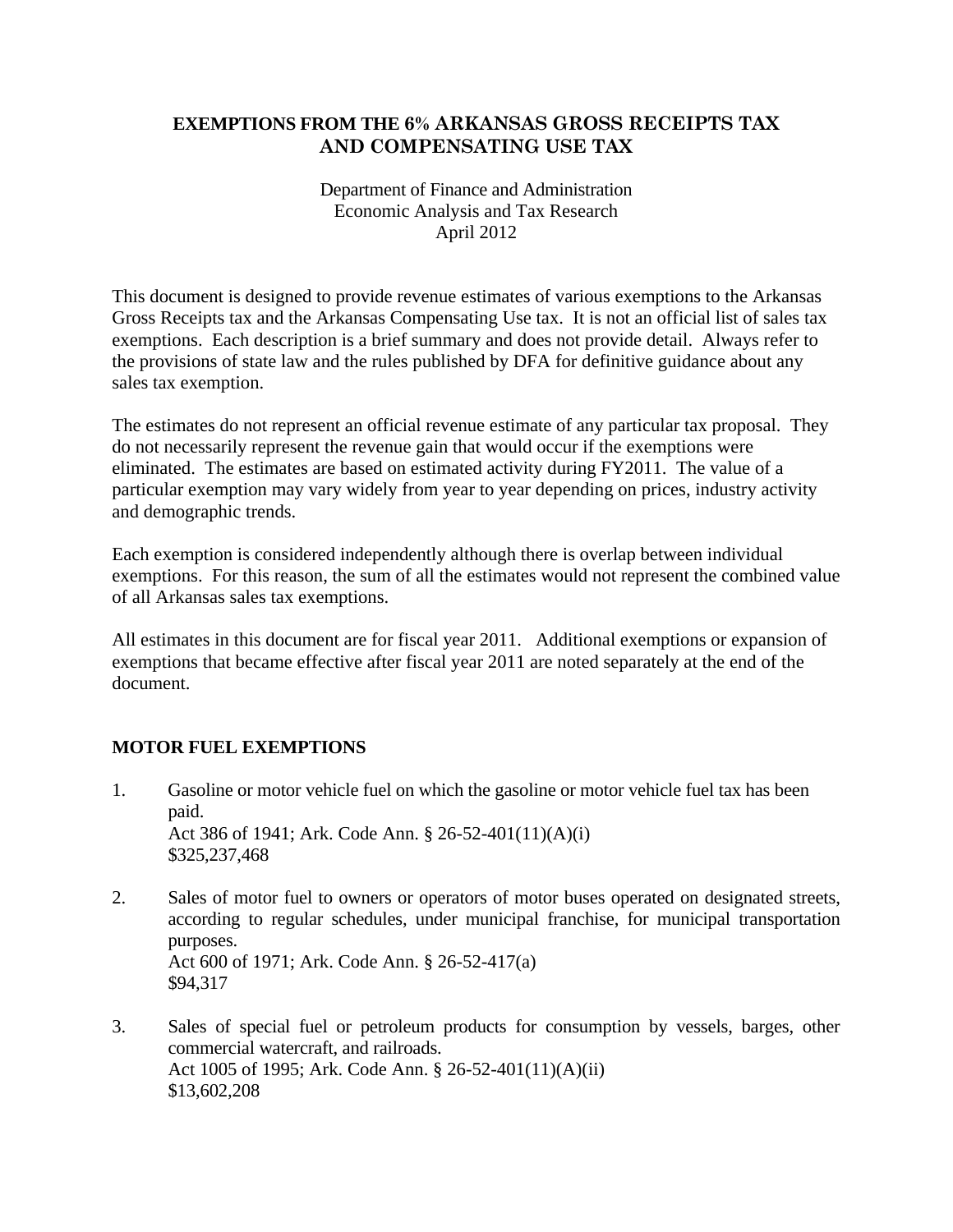4. Sales of dyed diesel. The sales tax was replaced by a per gallon tax. Act 87 of 2007; Ark. Code Ann. §26-52-401(11)(A)(iii) \$41,263,111

# **FEDERAL GOVERNMENT EXEMPTIONS**

- 1. Purchases legally made with food stamps or the Special Supplemental Food Program for women, Infants, and Children (WIC). Act 1033 of 1987; Ark. Code Ann. §26-52-401(27)(A) \$46,226,160
- 2. Sales to the United States Government and its agencies. Ark. Code Ann. §26-52-401(5) \$45,720,000
- 3. Sales or rental of medical equipment by medical equipment suppliers in Arkansas for the benefit of persons enrolled in and eligible for Medicare or Medicaid programs under the Federal Social Security Act. Act 414 of 1991; Ark. Code Ann. §26-52-401(20) \$7,021,800
- 4. Sales of motor vehicles used to transport the aged, disabled, or mentally ill under DHS programs where the vehicles are purchased in lots of 10 or more and (1) purchased by nonprofit organizations, and used for the performance of contracts with the Department of Human Services, or (2) purchased with Urban Mass Transit Administration Funds. Act 910 of 1991; Ark. Code Ann. §26-52-420 \$15,000
- 5. Sales of motor vehicles and adaptive equipment to disabled veterans who have purchased them with financial assistance from the Department of Veterans Affairs. Act 403 of 1973; Ark. Code Ann. §26-52-401(6) \$39,501

# **MEDIA EXEMPTIONS**

- 1. Services purchased by radio and television companies for use in providing their services. Act 769 of 1989; Ark. Code Ann. § 26-52-301(3)(C)(ii) \$2,197,688
- 2. Sales of newspapers. Act 386 of 1941; Ark. Code Ann. § 26-52-401(4) \$2,094,866
- 3. Sale or rental of advertising space in newspapers and publications. Act 386 of 1941; Ark. Code Ann. § 26-52-401(13) \$12,713,596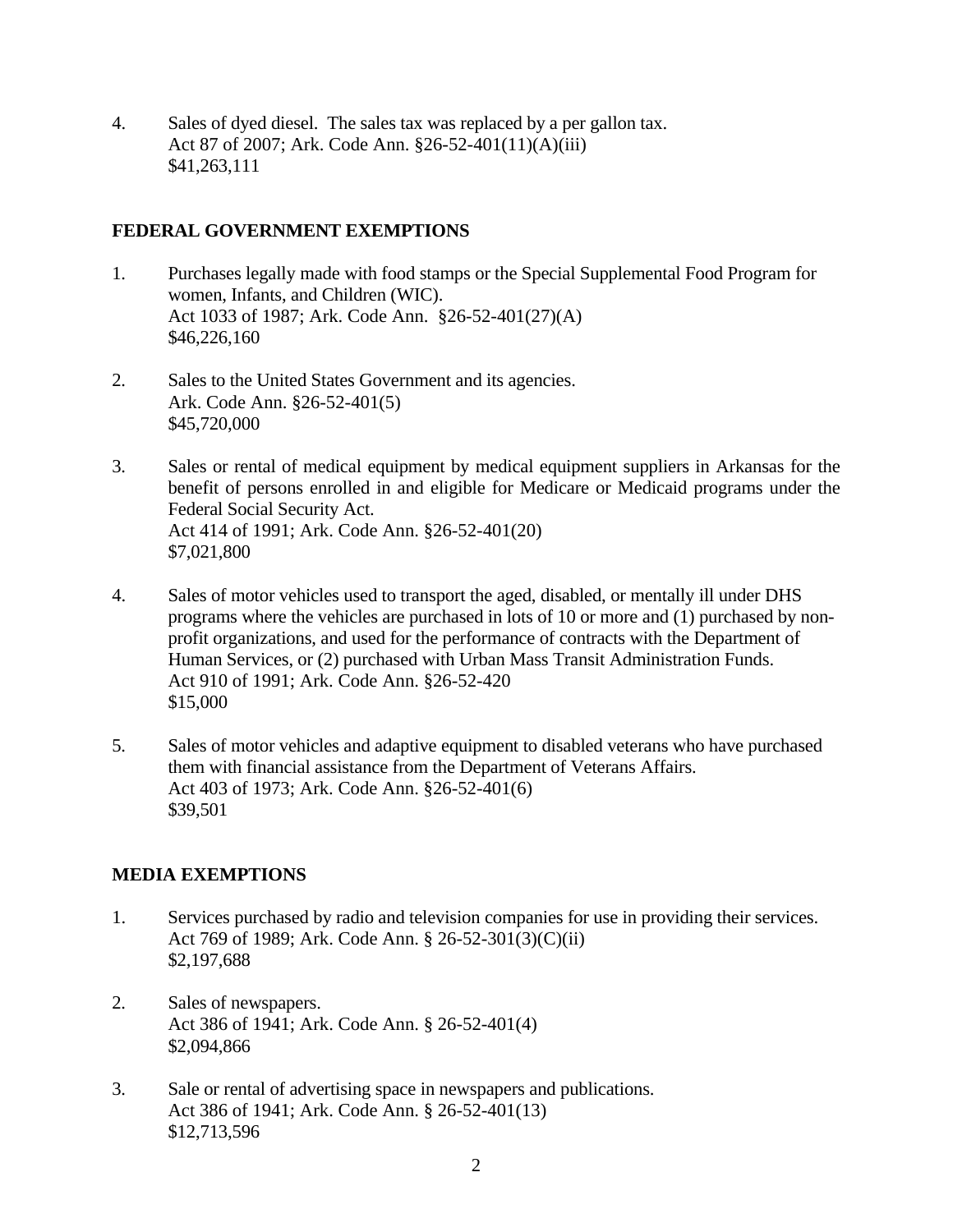- 4. Sale of billboard advertising. Act 386 of 1941; Ark. Code Ann. § 26-52-401(13) \$1,660,968
- 5. Sale of any publication (other than newspapers) through regular subscription. Act 617 of 1993; Ark. Code Ann. § 26-52-401(14) \$4,183,330

# **EXEMPTIONS FOR LOW-INCOME HOUSEHOLDS**

- 1. The sale of the first 500 kilowatt hours of electricity per month to each residential customer whose household income does not exceed \$12,000.00 per year. Act 120 of 1983 (Ex. Sess.); Ark. Code Ann. § 26-52-416(a) \$3,473,971
- 2. Sales of new or used motor vehicles or trailers of less than \$2,500.00. Act 1232 of 1997; Ark. Code Ann. § 26-52-510(b)(1)(B) \$20,624,590
- 3. Sales of food and food ingredients to non-profit agencies organized under the Arkansas Nonprofit Corporation Act (4-28-201) for free distribution to the poor and needy. Act 1144 of 1993; Ark. Code Ann. § 26-52-421 \$313,661

# **MEDICAL EXEMPTIONS**

- 1. Sales and purchases of prescription drugs by licensed pharmacists, hospitals, or physicians and oxygen prescribed by a licensed physician for human use. Act 416 of 1987, Act 704 of 1997, Act 884 of 1997; Ark. Code Ann. § 26-52-406 \$142,520,059
- 2. Sales of test strips for testing human blood sugar levels (Sales of insulin are included under the prescription drugs exemption). Act 215 of 1991; Ark. Code Ann. § 26-52-419 \$1,610,307
- 3. Sales, rentals, or repair of durable medical equipment, mobility-enhancing equipment, prosthetic devices, and disposable medical supplies when the items are prescribed by a physician prior to purchase. Act 414 of 1991; Ark. Code Ann. § 26-52-433 \$9,867,095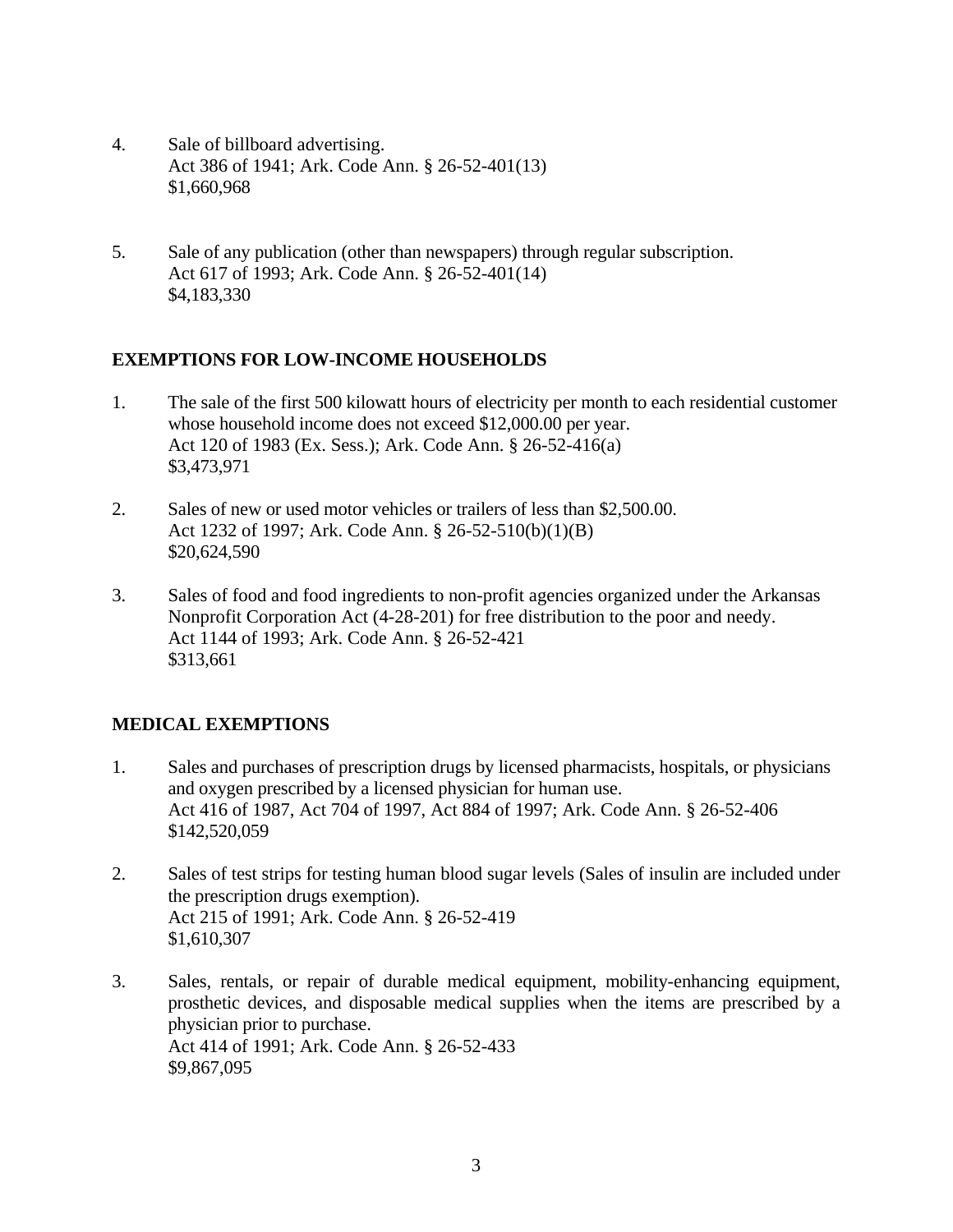#### **AGRICULTURAL EXEMPTIONS**

- 1. Sales of raw products, including Christmas trees, from the farm, orchard, or garden where the sale is made directly by the producer to the consumer, including sales by the producer to the consumer at farmers' markets. Act 386 of 1941, Act 458 of 1991, Act 1205 of 2009; Ark. Code Ann. § 26-52-  $401(18)(A)(iii)$  and  $(B)(ii)$ \$501,453
- 2. Sale of baby chickens in Arkansas. Act 15 of 1949; Ark. Code Ann. § 26-52-401(18)(A)(v) \$18,844,313
- 3. Sales of livestock, poultry, poultry products, and dairy products of producers who own not more than five (5) cows. Act 386 of 1941; Ark. Code Ann. § 26-52-401(18)(A)(iv) \$100,807
- 4. Sales of twine used in the production of tomatoes. Act 759 of 1975; Ark. Code Ann. § 26-52-408(b) \$2,438
- 5. Sales of bagging, packaging, and tie materials sold to and used by cotton gins in Arkansas for packaging and tying baled cotton in Arkansas. Act 759 of 1975; Ark. Code Ann. § 26-52-408(a) \$303,939
- 6. Sales of cotton, seed cotton, lint cotton or baled cotton whether compressed or not. Act 386 of 1941; Ark. Code Ann. § 26-52-401(18)(A)(i) \$23,540,800
- 7. Sales of seed to be used in the commercial production of any agricultural product or agricultural seed. Act 133 of 1965; Ark. Code Ann. § 26-52-401(18)(A)(ii) \$22,200,000
- 8. Sales of agricultural fertilizer, agricultural limestone, and agricultural chemicals, pesticides, herbicides used in the commercial production of agricultural products, and vaccines, medications, and medicinal preparations used in treating livestock and poultry for commercial production. Act 68 of 1973; Ark. Code Ann. § 26-52-405 \$51,200,000
- 9. Sales of feedstuffs used in the commercial production of livestock or poultry. Act 94 of 1955; Ark. Code Ann. § 26-52-404(a) \$98,541,351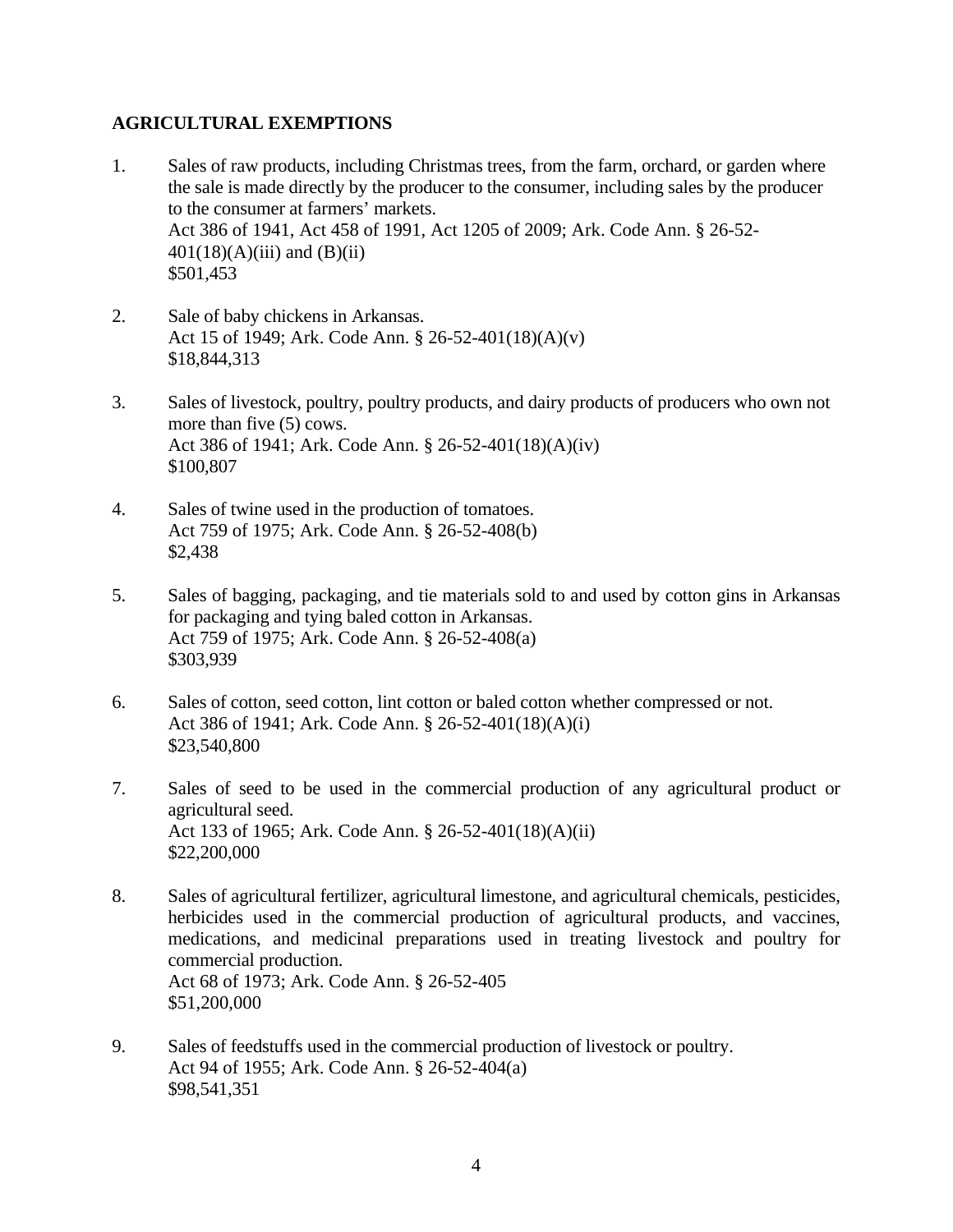- 10. Sales of machinery and equipment used exclusively and directly in farming for commercial purposes, including machinery and equipment used for production of sod and nursery products. Act 432 of 1981, Act 1033 of 1999; Ark. Code Ann. § 26-52-403 \$25,983,750
- 11. Irrigation pipe carrying water from the well to the crop is exempt as farm equipment. Act 587 of 1995; Ark. Code Ann. § 26-52-403(a)(1)(B)(i) \$475,275
- 12. Sales of livestock reproduction equipment or substances. Act 2168 of 2005; Ark. Code Ann. §26-52-439 \$27,776

# **INDUSTRIAL MACHINERY OR EQUIPMENT EXEMPTIONS**

- 1. Sale of machinery and equipment used directly in manufacturing or processing. Act 5 of 1968(1st Ex. Sess.), Act 841 of 1985; Ark. Code Ann. § 26-52-402 \$85,373,388
- 2. Sale of pollution control machinery and equipment utilized by manufacturing or processing plants or facilities or cities or towns in Arkansas to prevent or reduce air or water pollution. Act 5 of 1968(1st Ex. Sess.); Ark. Code Ann. § 26-52-402(a)(3) and 26-53-114(a)(3) \$15,470,607
- 3. The first \$50,000 of the purchase price of timber harvesting equipment is exempt if the purchaser's primary activity is harvesting timber and if the equipment is used exclusively for harvesting timber. Act 1334 of 1999, Act 622 of 2001; Ark. Code Ann. 26-52-431 \$378,134
- 4. Sales of fuel packaging materials and machinery and equipment (including analytical equipment and chemicals) used in the business of processing hazardous and non-hazardous waste into fuel products. Act 1683 of 2001; Ark. Code Ann. §26-52-401(36) \$43,709
- 5. Chemicals, catalysts, and reagents consumed in manufacturing. Act 854 of 1999; Ark. Code Ann. §26-52-401(35) \$21,100,000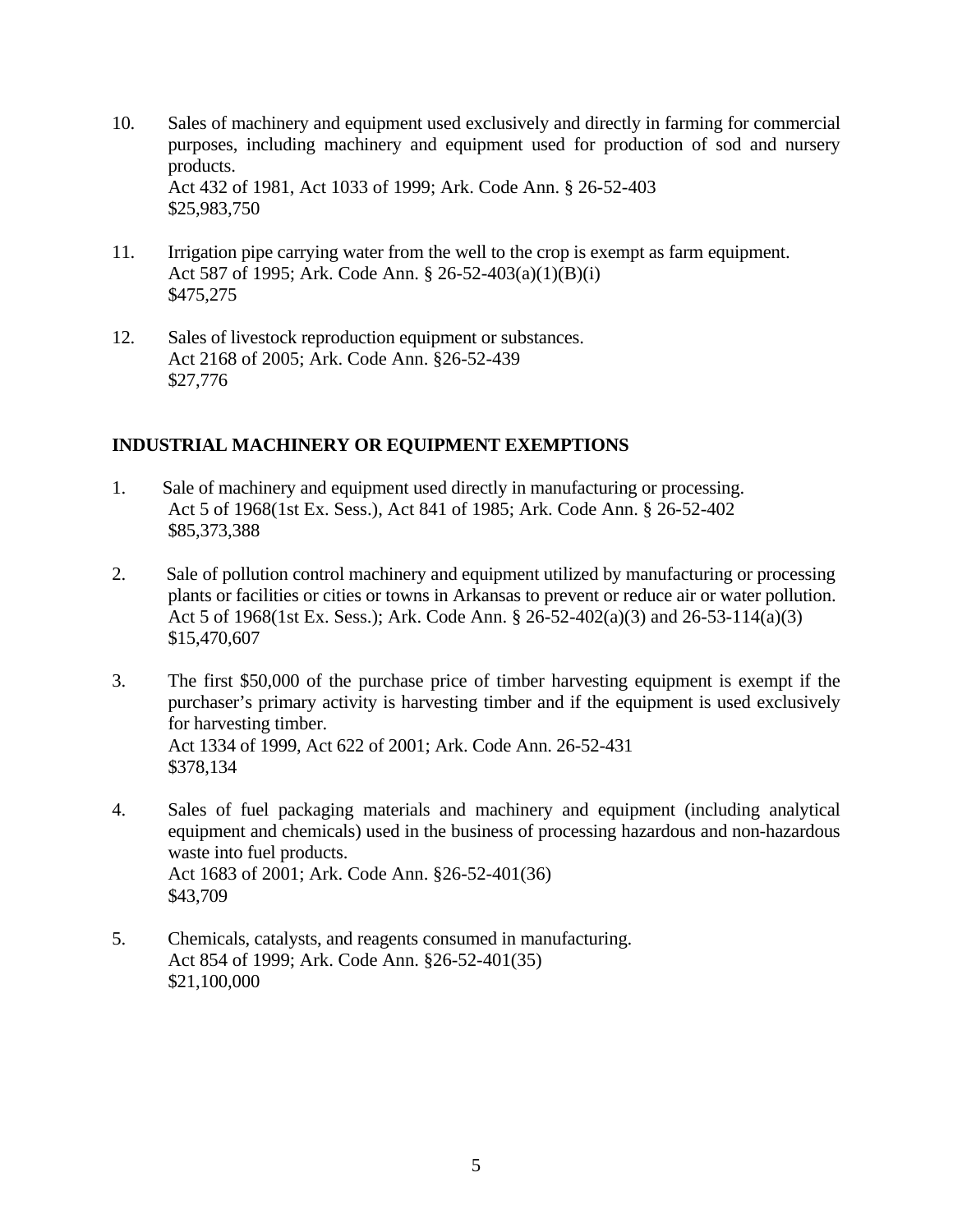#### **ENERGY EXEMPTIONS**

- 1. Sale of electricity used in the manufacture of aluminum metal by the electrolytic reduction process. Act 986 of 1987; Ark. Code Ann. § 26-52-401(24) No current production or corresponding revenue loss.
- 2. Sales of natural gas used in the process of manufacturing glass. Act 1140 of 1993; Ark. Code Ann. § 26-52-423 \$130,268
- 3. Sales of natural gas and electricity to qualified manufacturers of steel. Act 48 of 1987; Ark. Code Ann. § 26-52-903 \$6,582,349
- 4. Sales of railroad ties, solid waste (except for wood byproducts and chips), used motor oil and other petroleum based waste, and waste fuel if used as fuel in manufacturing operations. Act 1024 of 1993, Act 1134 of 1995, Act 825 of 1997; Ark. Code Ann. § 26-52-425 \$285,745
- 5. Sale of gas produced from "biomass" and sold for the purpose of generating energy, which is then sold back to the gas producer. Act 999 of 1997; Ark. Code Ann. § 26-52-429(a) \$41,482
- 6. Sales of natural gas and electricity used in wall and floor tile manufacturing if construction began before 1/1/2003. Act 1375 of 2001; Ark. Code Ann. §26-52-435 \$0
- 7. Sale of electricity used for production of chlorine and other chemicals using a chlor-alkali manufacturing process. Act 877 of 2005; Ark. Code Ann. §26-52-438 \$0
- 8. Partial sales tax exemption (3.25% rate in FY2011) on manufacturers' use of natural gas and electricity. Act 185 of 2007, Acts 691 and 695 of 2009; Ark. Code Ann. §26-52-319 \$18,449,277.
- 9. Sales of natural gas and electricity used in the manufacture of new motor vehicle tires. Act 548 of 2007; Ark. Code Ann. §26-52-441 \$733,109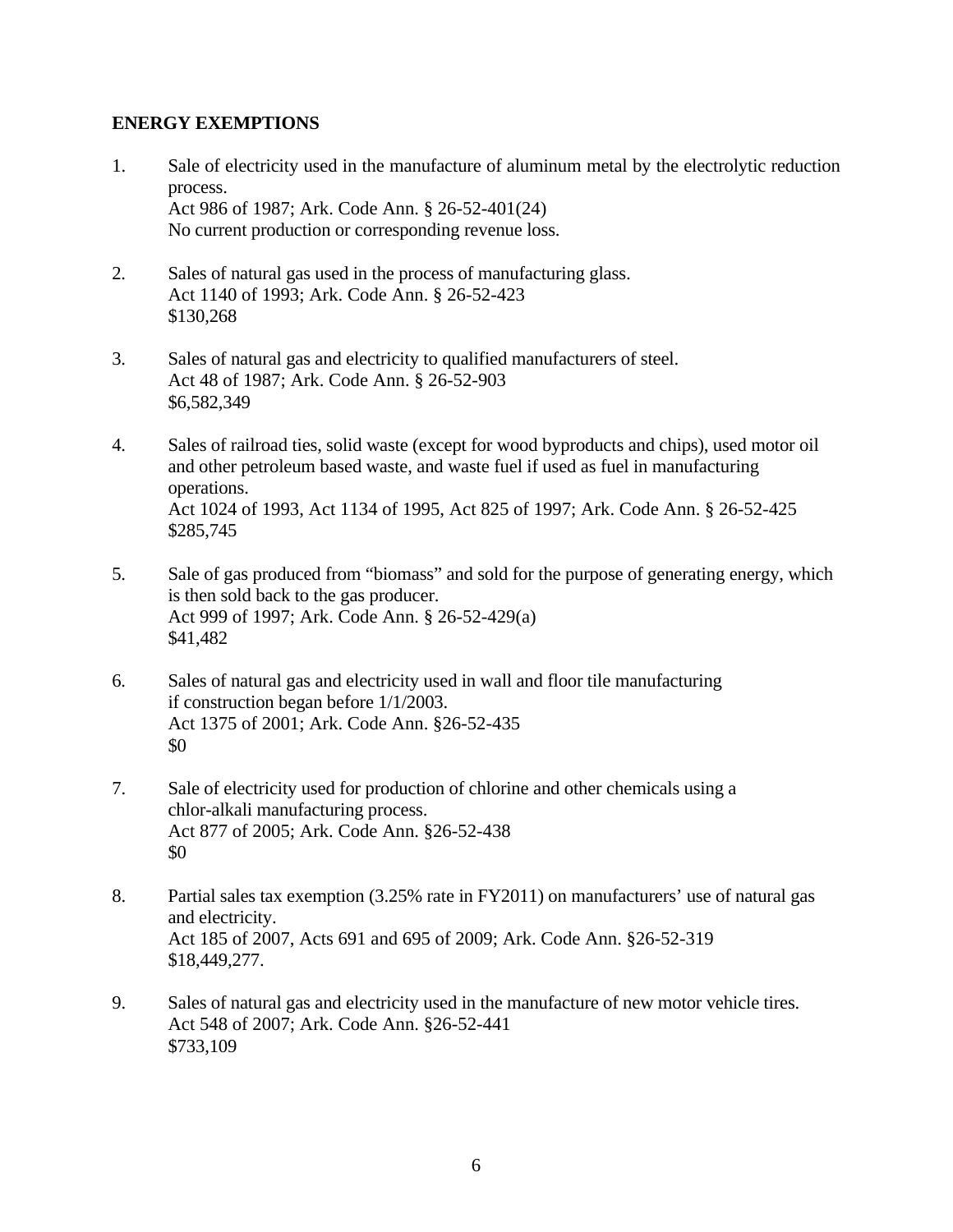#### **EXEMPTIONS FOR LOCAL GOVERNMENTS OTHER THAN SCHOOL DISTRICTS**

- 1. Sales by municipalities or counties of tickets or admissions to places of amusement or athletic, entertainment, or recreational events. Act 509 of 1981, Act 657 of 2007; Ark. Code Ann. § 26-52-411 \$150,377
- 2. Sales to Public Housing Authorities. Act 298 of 1937; Ark. Code Ann. § 14-169-235 \$3,532,842
- 3. Sales to Regional Water Distributions Districts. Act 114 of 1957; Ark. Code Ann. § 14-116-405 \$4,394,706
- 4. Sales to Regional Airport Authority organized under Ark. Code Ann. 14-362-101. Act 17 of 1968; Ark. Code Ann. § 14-362-121 \$360,144
- 5. Fire protection equipment and emergency equipment (including motor vehicles used for this purpose) to be owned by and exclusively used by volunteer fire departments. Act 1010 of 1995; Act 1473 of 2003; Ark. Code Ann. § 26-52-434(a) \$460,507
- 6. Construction supplies and materials used in construction and maintenance of volunteer fire departments. Act 441 of 1997; Act 1473 of 2003; Ark. Code Ann. § 26-52-434(b) \$391,085
- 7. County purchases of law enforcement aircraft thermal imaging equipment. Act 767 of 2009; Ark. Code Ann. §26-52-442 \$9,900

#### **EXEMPTIONS FOR NON-PROFIT, RELIGIOUS or CHARITABLE ORGANIZATIONS**

- 1. Sales to Boys' and Girls' Clubs of America and any local Councils. Act 252 of 1977 & Act 630 of 1979; Ark. Code Ann. § 26-52-401(8) \$59,394
- 2. Sales to The Poets Roundtable of Arkansas. Act 630 of 1979; Ark. Code Ann. § 26-52-401(9) \$120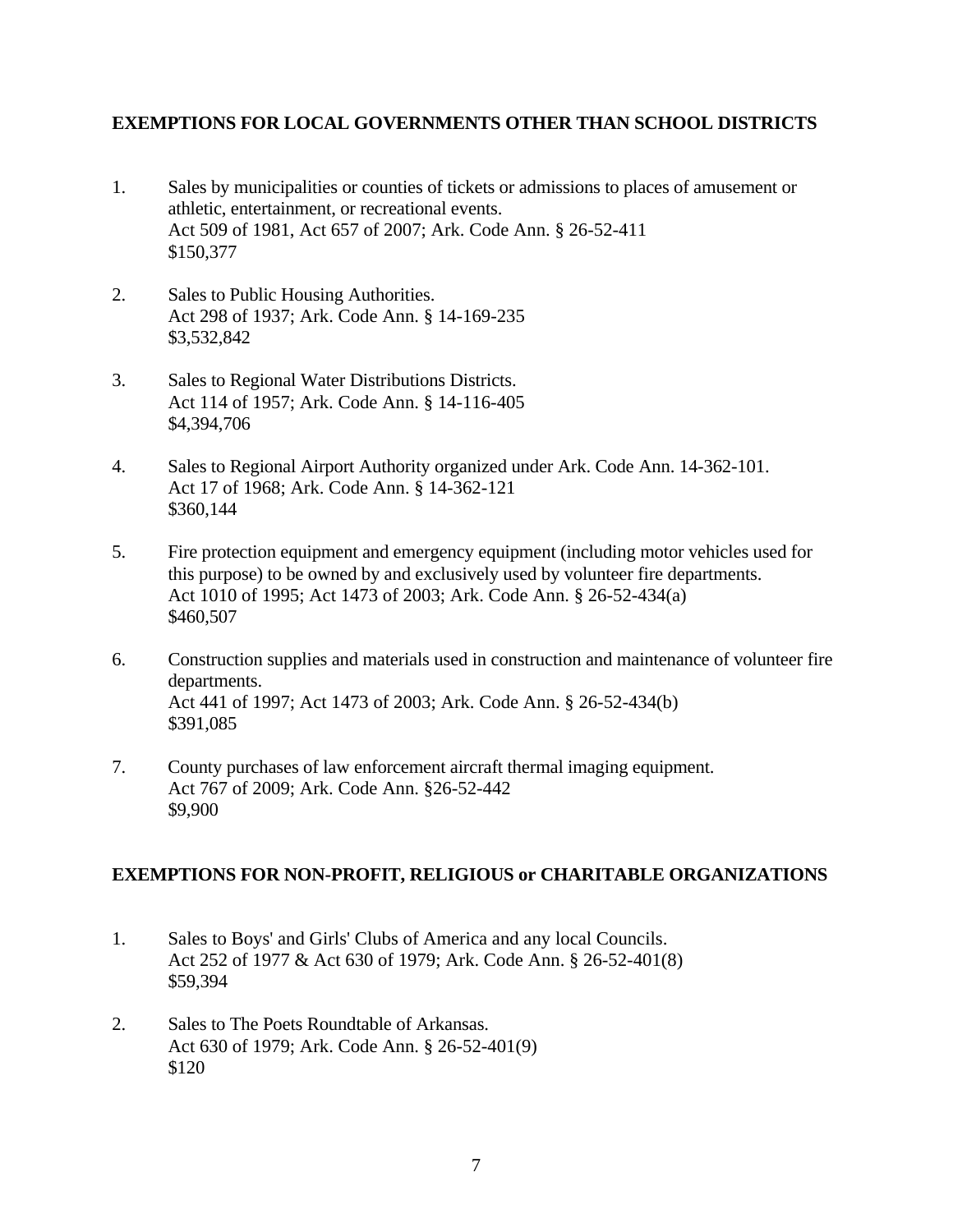- 3. Sales to Boy Scouts of America and Girl Scouts of America and any Scout Councils located in Arkansas. Act 922 of 1975; Ark. Code Ann. § 26-52-401(7) \$106,981
- 4. Sales to 4-H Clubs and FFA Clubs located in Arkansas, the Arkansas 4-H Foundation, the Arkansas Future Farmers of America Foundation, and the Arkansas Future Farmers of America Association. Act 630 of 1979; Ark. Code Ann. § 26-52-401(10) \$71,645
- 5. Sales to Orphans' homes and Children's homes in Arkansas, not operated for profit, and operated by church, religious or other charitable organizations. Act 82 of 1949; Ark. Code Ann. § 26-52-413 \$44,892
- 6. Sales to Humane Societies not operated for profit and organized for the prevention of cruelty to animals. Act 417 of 1979; Ark. Code Ann. § 26-52-414 \$83,354
- 7. Sales of food to governmental agencies for free distribution to any public, penal, or eleemosynary institution or for free distribution to the poor and needy. Act 386 of 1941; Ark. Code Ann. § 26-52-401(19) \$75,401
- 8. Sales by churches and charitable organizations not engaged in business for profit. Act 386 of 1941; Ark. Code Ann. § 26-52-401(1) & § 26-52-401(2) \$559,881
- 9. Sales to any hospital, sanitarium, or not-for-profit nursing homes operated for charitable and non-profit purposes. Act 386 of 1941; Ark. Code Ann. § 26-52-401(21) \$103,507,885
- 10. Sales to non-profit organizations whose sole purpose is to provide temporary housing to the family of patients in a hospital or sanitarium. Act 753 of 1989; Ark. Code Ann. § 26-52-401(21) \$2,344
- 11. Sales of new motor vehicles to a veteran of the U.S. Armed Services who is blind as a result of a service-connected injury. Act 70 of 1979; Ark. Code Ann. § 26-52-415(a) \$6,475
- 12. Sales to Fort Smith Clearing House. Act 913 of 1993; Ark. Code Ann. § 26-52-424 \$8,480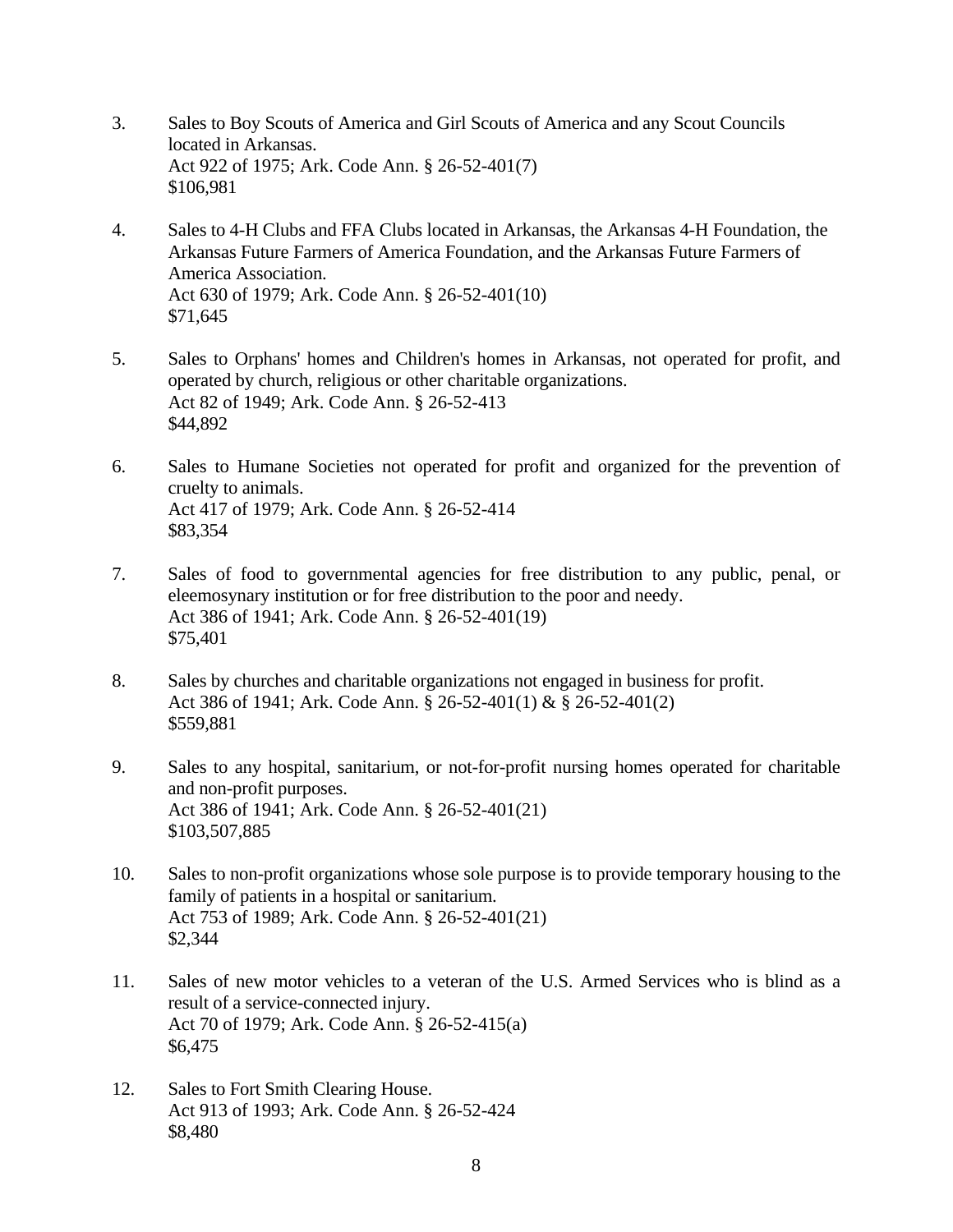- 13. Sales to federally chartered credit unions. Act 386 of 1941; Ark. Code Ann. § 23-35-103 \$1,460,016
- 14. Sales of articles sold on the premises of the Arkansas Veterans' Home. Act 386 of 1941; Ark. Code Ann. § 26-52-401(25) \$1,671
- 15. Sales to Habitat for Humanity. Act 516 of 1995; Ark. Code Ann. § 26-52-401(31) \$111,954
- 16. Sales to the Salvation Army. Act 603 of 1997; Ark. Code Ann. § 26-52-401(33) \$93,758
- 17. Sales to Heifer Project International, Inc. Act 1222 of 1997; Ark. Code Ann. § 26-52-401(34) \$178,225
- 18. Sales by gift shops operated by charitable organizations at for-profit hospitals. Act 628 of 2001; Ark. Code Ann. §26-52-430(c)(2) \$3,278
- 19. Sales to the Arkansas Symphony Orchestra Society. Act 2132 of 2005; Ark. Code Ann. §26-52-401(37) \$6,843
- 20. Sales to Arkansas Search Dog Association, Inc. Act 1176 of 2009; Ark. Code Ann. §26-52-443 \$1,000
- 21. Hospital and Medical Service Corporations. Act 148 of 1959; Ark. Code Ann. §23-75-120 \$200,000
- 22. Arkansas National Guard sales by canteen. Act 489 of 1977; Ark. Code Ann. §12-63-406 \$900,000

#### **AVIATION OR AEROSPACE**

1. Sales of new or used aircraft of less than \$2,000. Act 3 of 1991; Ark. Code Ann. § 26-52-505(b) \$835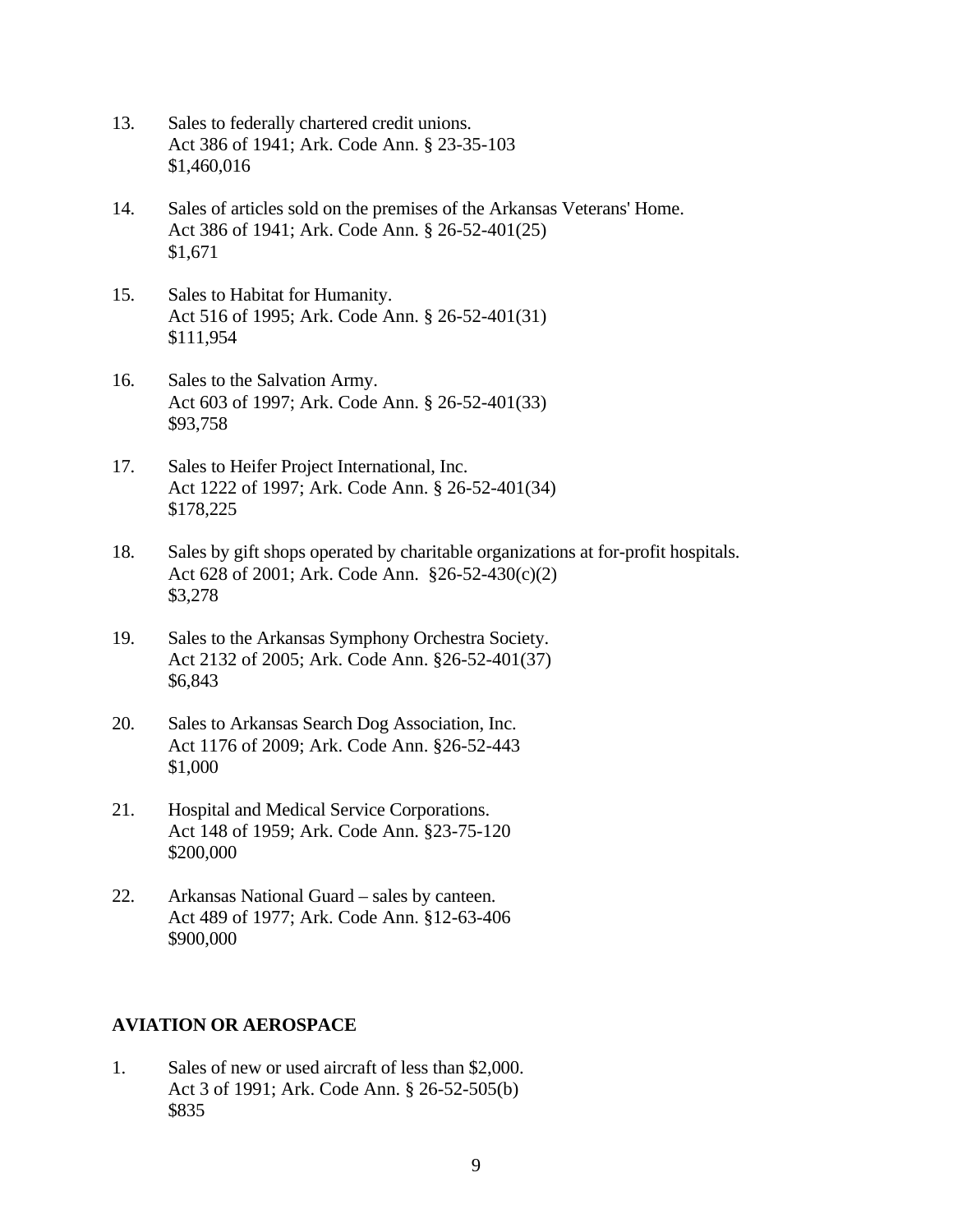2. Aircraft held for resale that is used in a charter service for a period of 24 months from the date of purchase. Act 499 of 1995; Ark. Code Ann. § 26-52-409 \$2,457,207

#### **EXEMPTIONS FOR SCHOOL DISTRICTS AND OTHER EDUCATIONAL INSTITUTIONS**

Arkansas taxes sales to itself and to the local governments.

- 1. Sales of school buses to school districts in Arkansas or to other purchasers if they exclusively use buses to provide school bus service under contract with an Arkansas school district. Act 339 of 1947, Act 1303 of 1997; Ark. Code Ann. § 26-52-410(b) and (c) \$2,845,947
- 2. Sales of motor vehicles to municipalities, counties, state-supported colleges, state supported universities, or public school districts in Arkansas. Act 49 of 1971; Ark. Code Ann. § 26-52-410(a) \$1,206,606
- 3. Motor vehicles purchased by technical or community colleges and used exclusively for training purposes. Act 1297 of 1995; Ark. Code Ann. § 6-51-101(a)(1) \$12,428
- 4. Sales of food in public, common, high school or college cafeterias and lunchrooms. Act 386 of 1941; Ark. Code Ann. § 26-52-401(3) \$5,220,039
- 5. Sales of textbooks and other instructional materials (including sheet music, electronic software, maps, globes, charts, DVDs, etc.) purchased by an Arkansas school district or Arkansas public school that receives state funding, or purchased by the State of Arkansas for free distribution to Arkansas school districts or Arkansas public schools. . Act 605 of 1995, Act 1441 of 2005; Ark. Code Ann. § 26-52-437 \$2,506,586
- 6. Sales of tickets for admissions to athletic events and interscholastic activities at public and private elementary and secondary schools in Arkansas. Act 516 of 1973; Ark. Code Ann. § 26-52-412(a) \$1,376,428
- 7. Sales of tickets for admission to athletic events at public or private universities and colleges in Arkansas. Act 124 of 1995; Ark. Code Ann. § 26-52-412(b) \$2,439,885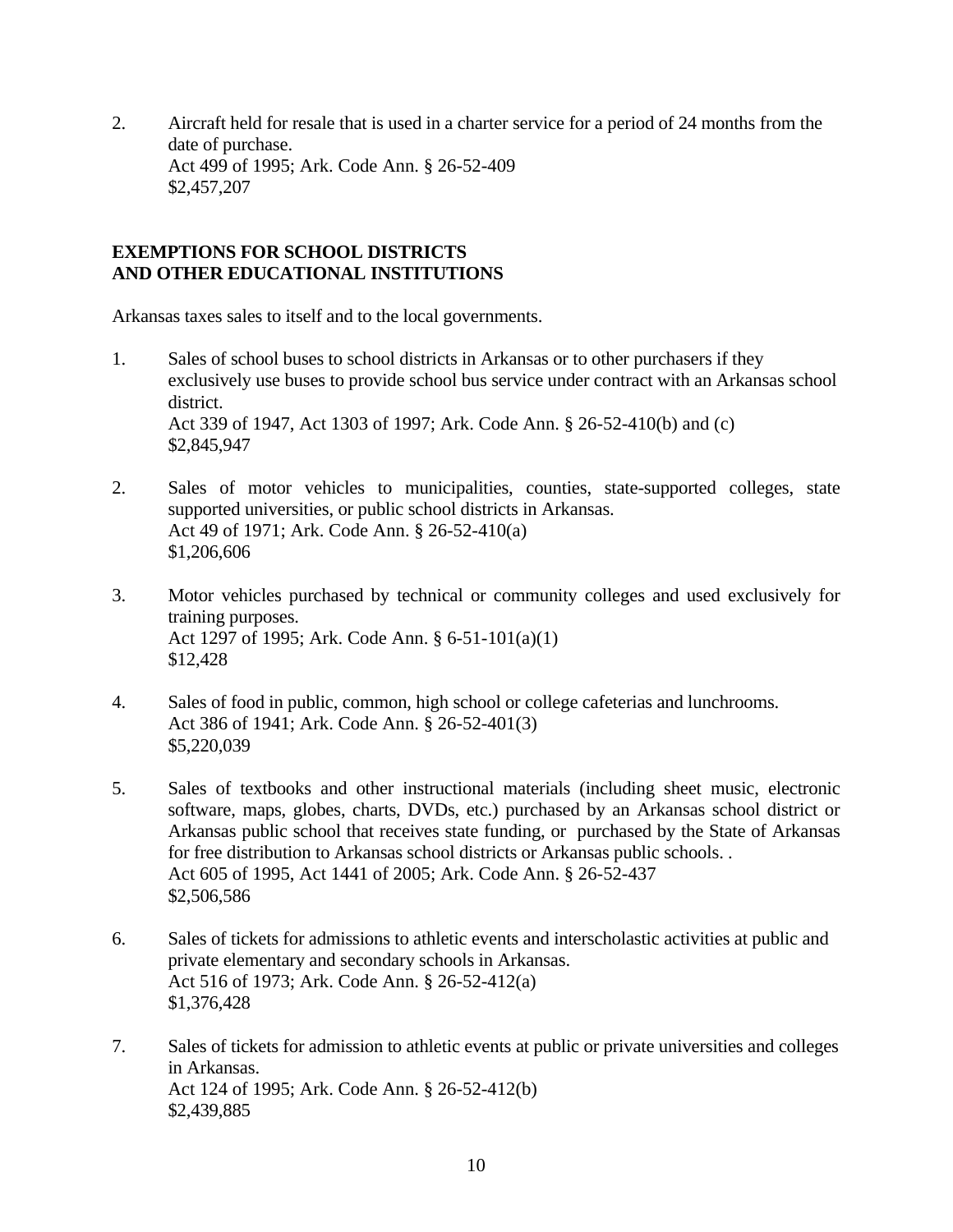8. Sales tax exemption for parking space charges or fees by state institutions. Act 2162 of 2005; Ark. Code Ann. §25-17-307(a)(2)(B) \$135,385

# **OTHER EXEMPTIONS**

- 1. Sales of automobile parts which constitute "core charges" which are received for the purpose of securing a trade-in for the article purchased. Act 986 of 1987; Ark. Code Ann. § 26-52-401(26) \$54,723
- 2. Services provided by coin-operated car washes where the labor is performed solely by the customer or mechanical equipment. Act 181 of 1973; Ark. Code Ann. § 26-52-301(3)(B)(ii) \$134,417
- 3. Admission fees at state, district, county or township fairs. Admission fees to rodeos. Act 386 of 1941; Ark. Code Ann. § 26-52-401(15) \$287,369
- 4. Repair or remanufacture of industrial metal rollers. Act 89 of 1989 (3rd Ex. Sess.); Ark. Code Ann. § 26-52-301(3)(B)(v) \$6,475
- 5. Isolated sales not made by an established business or in an established manner. This exemption does not apply to the sale of motor vehicles, trailers, semi-trailers, mobile homes, or airplanes. Act 386 of 1941; Ark. Code Ann. § 26-52-401(17) \$422,241
- 6. Sales of used property if item was taken in trade and tax was collected on the full purchase price of the new item. Act 386 of 1941; Ark. Code Ann. § 26-52-401(22) \$6,880,889
- 7. Construction materials and furnishings for use in the initial construction and equipping of a child care facility operated by a business for the primary purpose of providing child care services to their employees. Act 850 of 1995; Ark. Code Ann. § 26-52-516 \$87,202
- 8. Sales of motor vehicles to persons engaged in the business of renting licensed motor vehicles. Act 1059 of 1993, Act 182 of 2007; Ark. Code Ann. § 26-63-302 and 26-63-304 \$6,915,743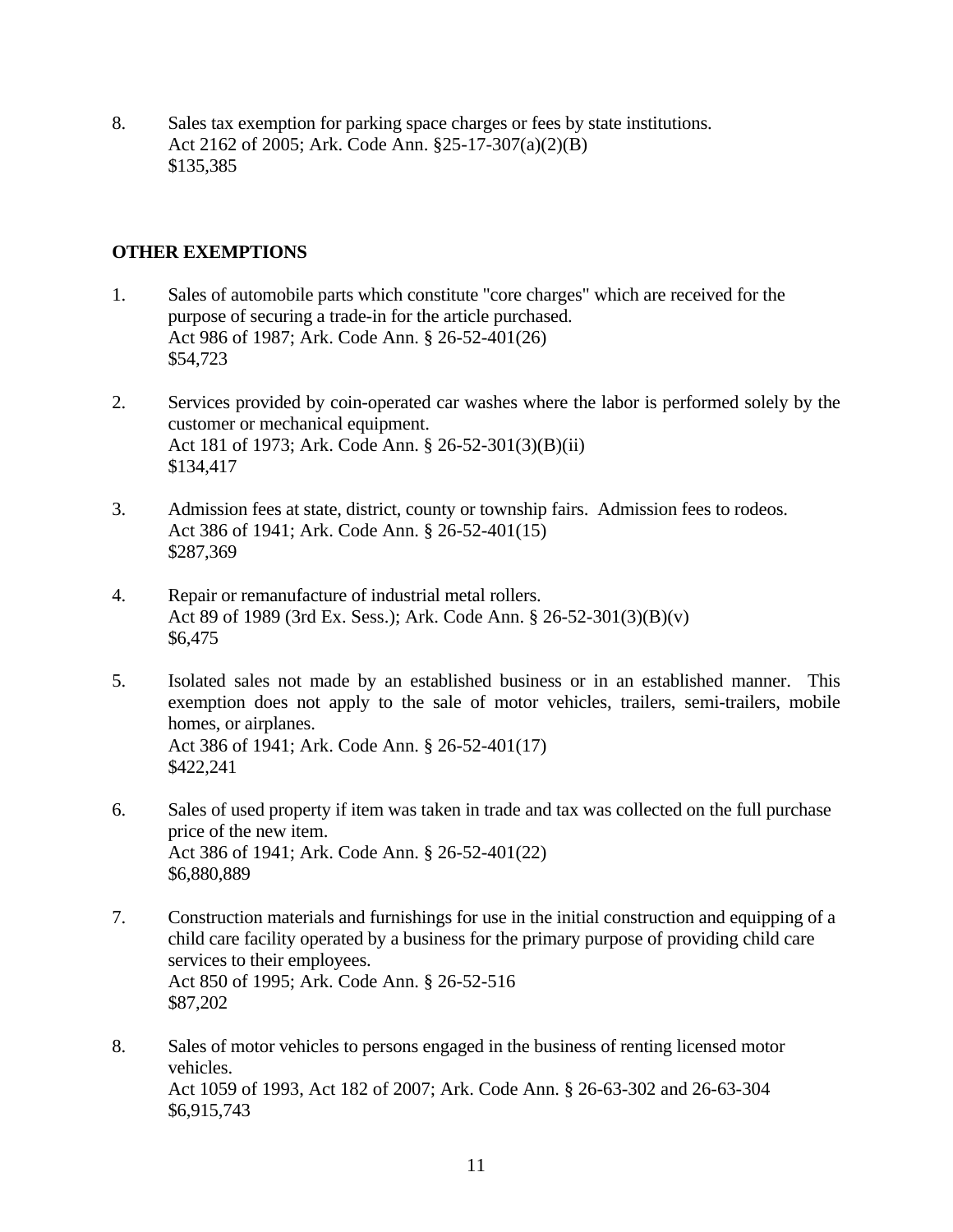- 9. Fees charged for the transfer of fill material by a business engaged in transporting or delivering fill material, provided such fill material was obtained free of charge by a business engaged in transporting or delivering fill material and the charge to the customer or user is only for delivery. Act 1183 of 1993; Ark. Code Ann. § 26-52-401(30) \$328,233
- 10. Sales of new manufactured homes and modular homes are taxed on 62% of the gross sales price. Sales of used manufactured and modular homes are exempt. Act 1192 of 1997, Act 2254 of 2005; Ark. Code Ann. § 26-52-802 \$3,414,140
- 11. Any interstate or international private communications service and any interstate or international 800 service or 900 service. Act 1273 of 2003; Ark. Code Ann. § 26-52-315 Unknown.
- 12. Sales of new aircraft manufactured or substantially completed in Arkansas to a purchaser for use exclusively outside Arkansas. Act 377 of 1981; Ark. Code Ann. § 26-52-505(c) \$22,960,453
- 13. Repair or maintenance services of railroad parts, cars, and equipment brought into Arkansas for repair or maintenance, solely and exclusively and then returned to a point outside Arkansas. Act 848 of 1995; Ark. Code Ann. § 26-52-301(3)(B)(iii) \$5,599,345
- 14. Sale of vessels, barges, and towboats of at least fifty (50) tons load displacement and the parts and labor used in their repair and construction. Act 449 of 1979; Ark. Code Ann. § 26-52-407 \$287,638
- 15. Sales tax exemption for gross receipts in excess of \$9,150 selling price of truck tractor (Class Five – Class Eight trucks) and gross receipts in excess of \$1,000 selling price of a semi-trailer. Act 551 of 2003; Ark. Code Ann. §26-52-436 \$7,288,596
- 16. Sales tax exemption for purchases by a "Qualified Museum" for construction, repair, expansion, or operation. A "Qualified Museum" must have a collection with a value greater than \$100,000,000 in an Arkansas facility prior to January 1, 2013. The aggregate costs of construction and acquisition must exceed \$30 million. Act 1865 of 2005; Ark. Code Ann. §26-52-440 \$2,700,000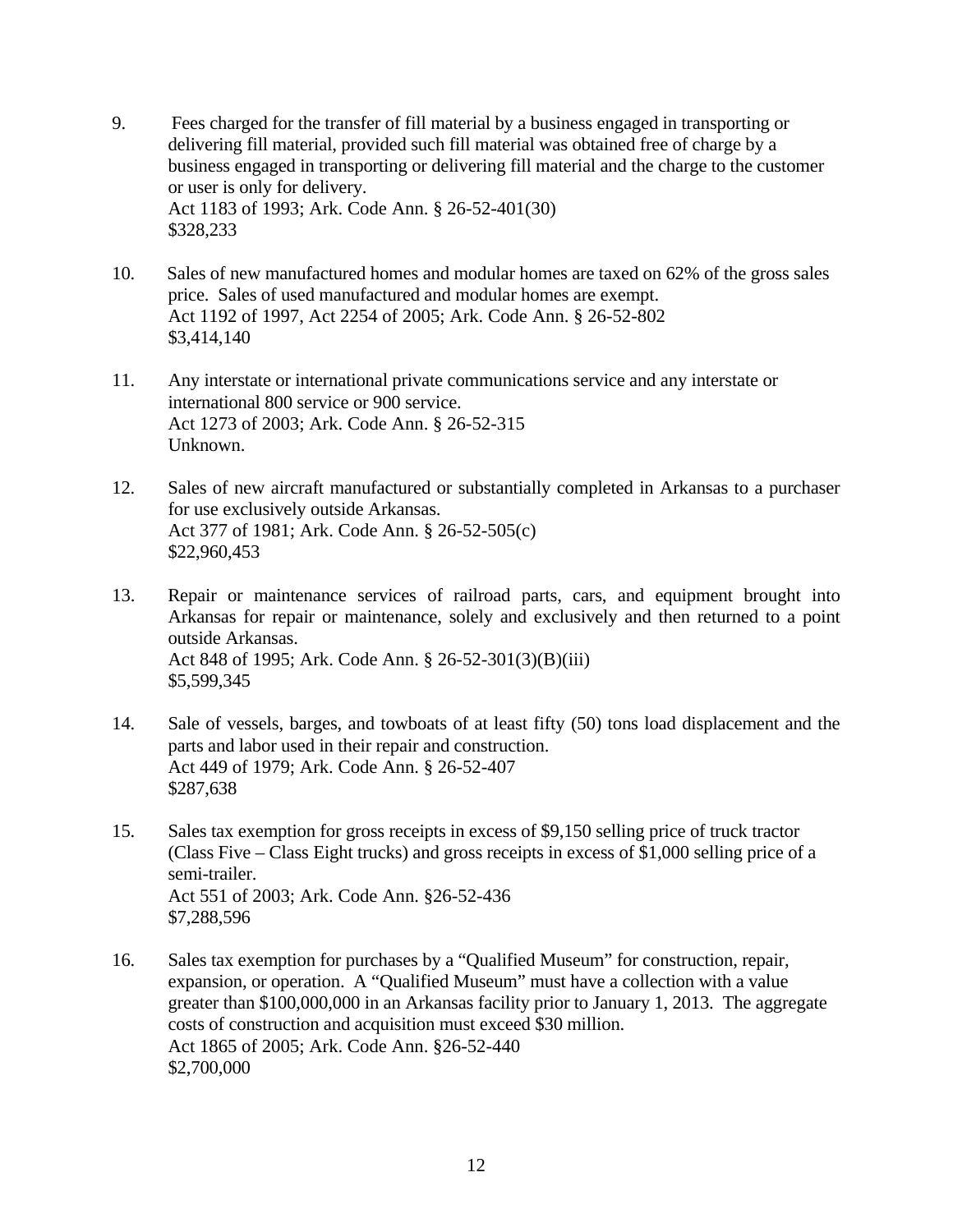- 17. Partial sales tax exemption (2.0% rate in FY2011) on food and food ingredients. Act 110 of 2007, Act 436 of 2009; Ark. Code Ann. §26-52-317 \$176,046,787
- 18. Arkansas Entertainers Hall of Fame Board. Act 671 of 1985; Ark. Code Ann. § 13-9-104 \$3,237